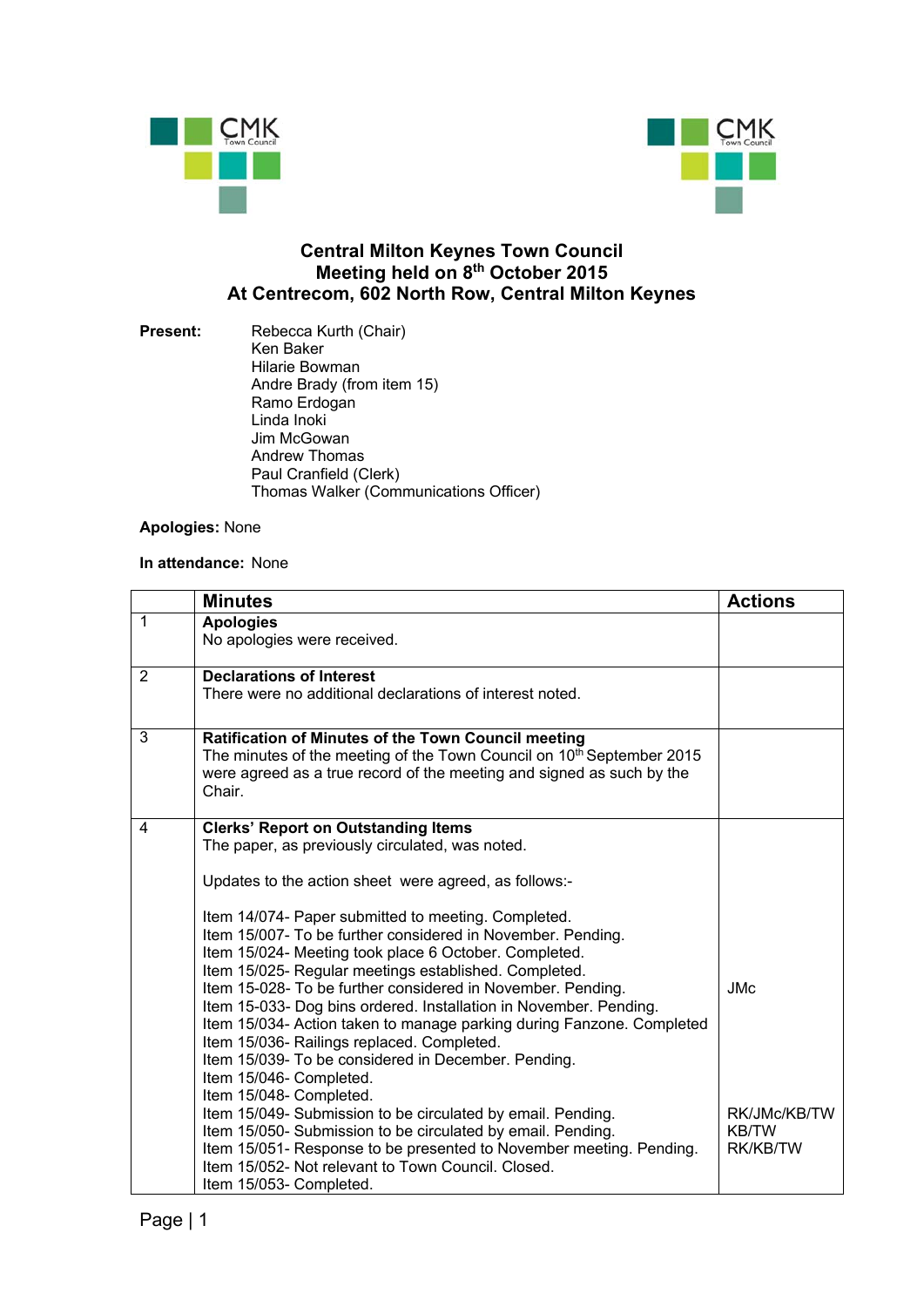|                | Item 15/054- Completed.                                                                                                                          |           |
|----------------|--------------------------------------------------------------------------------------------------------------------------------------------------|-----------|
|                | Item 15/055- Completed.                                                                                                                          |           |
|                | Item 15/056- To be considered in November. Pending.                                                                                              | PC        |
|                | Item 15/057- Completed.                                                                                                                          |           |
|                | Item 15/058- Completed.                                                                                                                          |           |
|                | Item 15/059- To be considered in November. Pending.                                                                                              | <b>PC</b> |
|                |                                                                                                                                                  |           |
| 5              | <b>Representations from Public</b>                                                                                                               |           |
|                | There were no members of the public present at the meeting.                                                                                      |           |
| 6              | <b>Finance paper</b>                                                                                                                             |           |
|                | The amended paper, as tabled, was noted.                                                                                                         |           |
|                |                                                                                                                                                  |           |
| $\overline{7}$ | <b>Quarterly Budget Update</b>                                                                                                                   |           |
|                | The paper, as previously circulated, was noted.                                                                                                  |           |
|                |                                                                                                                                                  |           |
|                | The Chair clarified the detail as provided in the paper. The manner in                                                                           | <b>RK</b> |
|                | which the contingency was determined was discussed and the Chair                                                                                 |           |
|                | agreed to research a better accounting method to allocate contingency.                                                                           |           |
|                |                                                                                                                                                  |           |
| 8              | <b>Projects Update</b>                                                                                                                           |           |
|                | The paper, as previously circulated, was noted.                                                                                                  |           |
|                |                                                                                                                                                  |           |
|                | PP14/001 Allotments- It was agreed that Marcus Young be given more                                                                               |           |
|                | time to produce his report. This is now anticipated in the early part of                                                                         |           |
|                | 2016.                                                                                                                                            |           |
|                | PP15/002 Dog bins- Councillor Bowman queried the location of the                                                                                 |           |
|                | proposed dog litter bins as not near to residential dwellings. The Clerk                                                                         |           |
|                | noted that the posts were now in situ awaiting the bins to be affixed.                                                                           |           |
|                |                                                                                                                                                  |           |
| 9              | <b>Future Cabinet and Delegated Decisions</b>                                                                                                    |           |
|                | The updated paper, as tabled, was noted.                                                                                                         |           |
|                |                                                                                                                                                  |           |
|                | Councillor Thomas noted that although the papers generated for the                                                                               |           |
|                | various meetings were not detailed in and of themselves, there were                                                                              |           |
|                | almost always substantial papers sitting behind the paper which would                                                                            |           |
|                | need interrogation. This was asking more time commitment from                                                                                    |           |
|                | councillors. The view was endorsed by some other councillors.                                                                                    |           |
|                |                                                                                                                                                  |           |
|                | The Chair noted that there were occasions where the opportunity to                                                                               |           |
|                | comment on papers at a formative stage had been missed, and the                                                                                  |           |
|                | proposed process had been designed to avoid this.                                                                                                |           |
|                |                                                                                                                                                  |           |
|                | The Chair then proposed that the recommendation be varied to only                                                                                |           |
|                | reflect the production of the Forward Plan monitoring document for each<br>meeting, updated by the Clerk and to be presented to the Town Council |           |
|                | for noting each month. This proposal was agreed by a majority vote.                                                                              |           |
|                |                                                                                                                                                  |           |
|                | It was agreed that the Chair would bring back a paper to the next meeting                                                                        |           |
|                | proposing an alternative way to respond to the items featured on the list.                                                                       | <b>RK</b> |
|                |                                                                                                                                                  |           |
|                |                                                                                                                                                  |           |
|                |                                                                                                                                                  |           |
| 10             | CMK Street Warden and his work with the Town Council                                                                                             |           |
|                | The paper, as previously circulated, was noted.                                                                                                  |           |
|                |                                                                                                                                                  |           |
|                |                                                                                                                                                  |           |
| 11             | Damage to Midsummer Boulevard East- Highways Works                                                                                               |           |
|                | The paper, as previously circulated, was noted.                                                                                                  |           |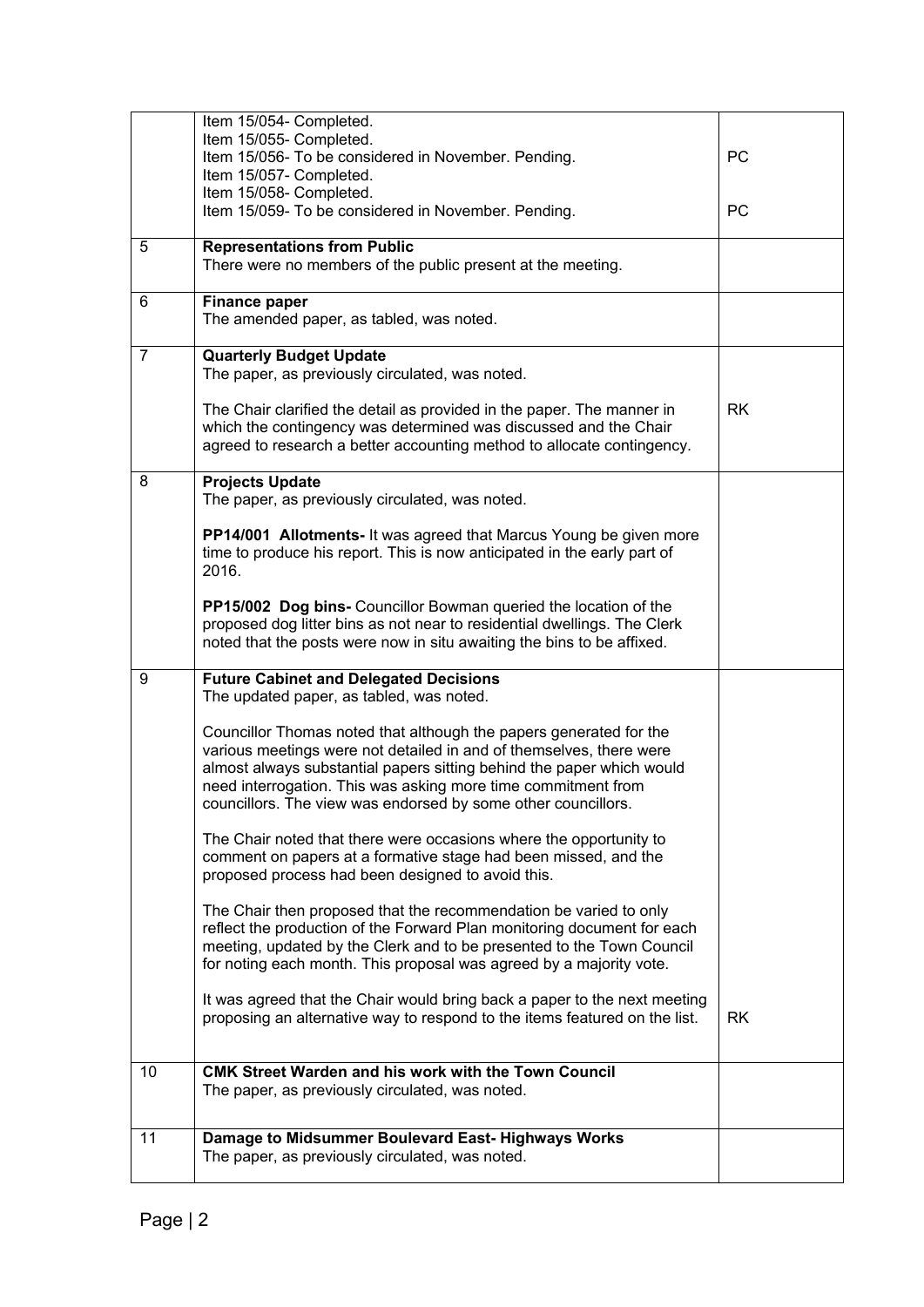|    | It was agreed that the stored granite should be inspected, and that the<br>Town Council should engage with Highways to ascertain the process by<br>which the decision to remove the granite was arrived at. |              |
|----|-------------------------------------------------------------------------------------------------------------------------------------------------------------------------------------------------------------|--------------|
|    | Additionally, an agreement should be sought that the granite will be<br>restored when works are next undertaken on the affected road and<br>central reservation.                                            |              |
|    | Finally, the Town Council should seek to establish a process of<br>engagement with Highways going forward prior to works being<br>undertaken in the parish.                                                 |              |
|    | The Clerk was requested to lead a project to pursue the stated actions<br>and report back to the Town Council in January 2016.                                                                              | <b>PC</b>    |
| 12 | Update on the Request for call-in by the Secretary of State<br>The paper, as previously circulated, was noted.                                                                                              |              |
| 13 | <b>Judicial Review of Intu Planning Decision</b><br>The paper, as previously circulated, was noted.                                                                                                         |              |
|    | The Chair noted that the JR process is a legal one, not subject to political<br>intervention.                                                                                                               |              |
|    | The initial steps as outlined were agreed by the Town Council.<br>Additionally, it was agreed that those to progress the actions would be<br>Councillors Kurth and Brady and the Clerk.                     | RK/AB/PC     |
| 14 | <b>Noticeboards</b><br>The paper, as previously circulated, was noted.                                                                                                                                      |              |
|    | It was agreed by a majority vote that the noticeboard should be 2 x A1<br>sized, and double sided. The Clerk to progress final options<br>consideration.                                                    | PC           |
| 15 | <b>Parking Standards Consultation response</b><br>The amended paper, as tabled, was noted.                                                                                                                  |              |
|    | Councillor Brady arrived during this item                                                                                                                                                                   |              |
|    | The Chair drew the attention of the Town Council to the response to<br>paras 4.30 and 4.38, together with Section 7.                                                                                        |              |
|    | It was noted that the proposals only apply to new developments.                                                                                                                                             |              |
|    | The paper was agreed.                                                                                                                                                                                       |              |
| 16 | <b>Parish Funding Distribution consultation</b><br>The paper, as previously circulated, was noted.                                                                                                          |              |
|    | By a majority vote it was agreed to support the proposal for a set amount<br>predetermined for forward budgeting purposes.                                                                                  |              |
| 17 | <b>Street Trading Policy consultation</b><br>The paper, as previously circulated, was noted.                                                                                                                |              |
|    | It was agreed that Councillor Erdogan work with the Communications<br>Officer to develop a response to the consultation.                                                                                    | <b>RE/TW</b> |
|    | The Clerk to request a one day extension for the submission.                                                                                                                                                | PC           |